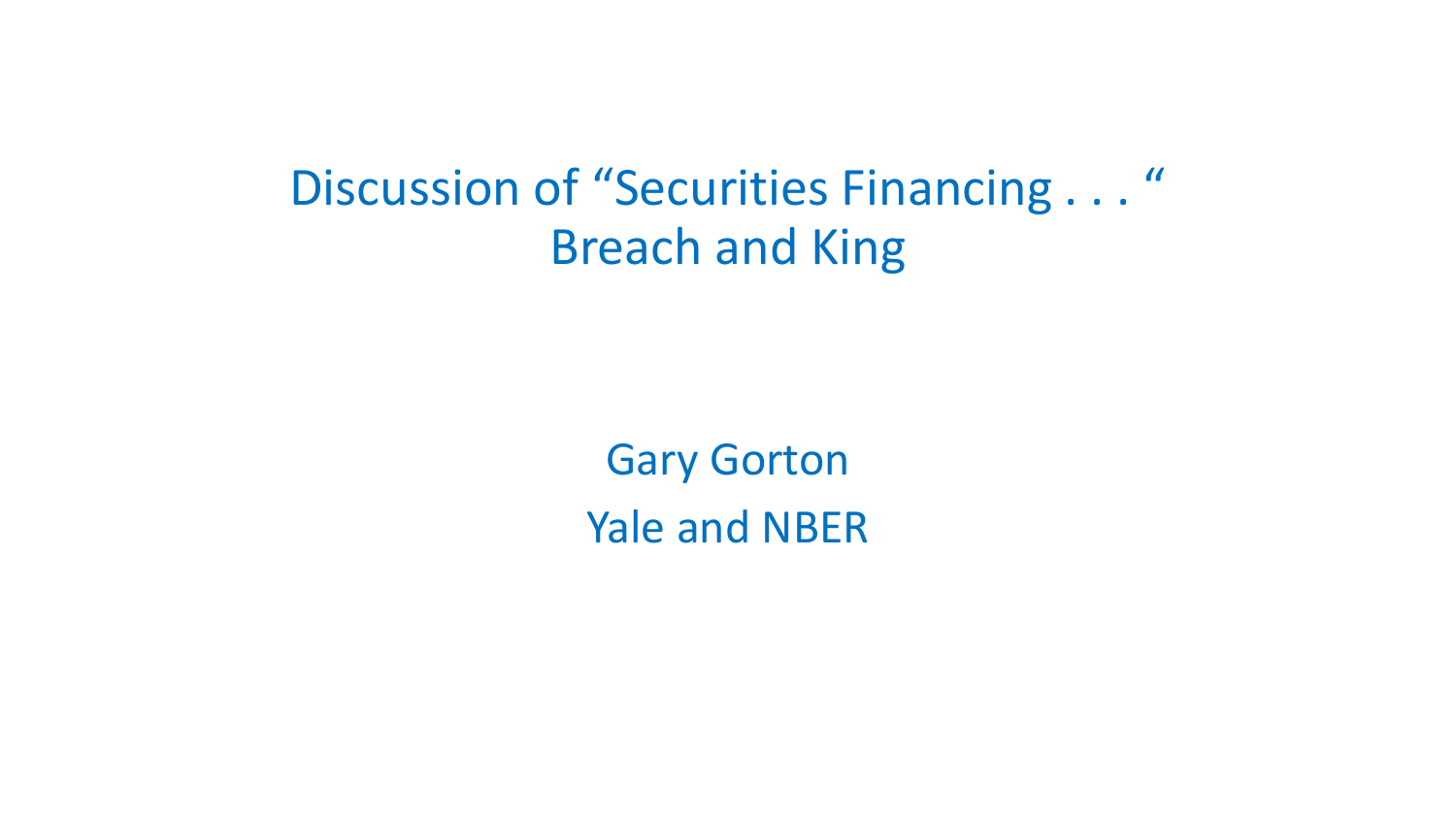### New Evidence on Securities Financing

- More evidence/data on opaque markets is welcome.
- First authors to use this survey data.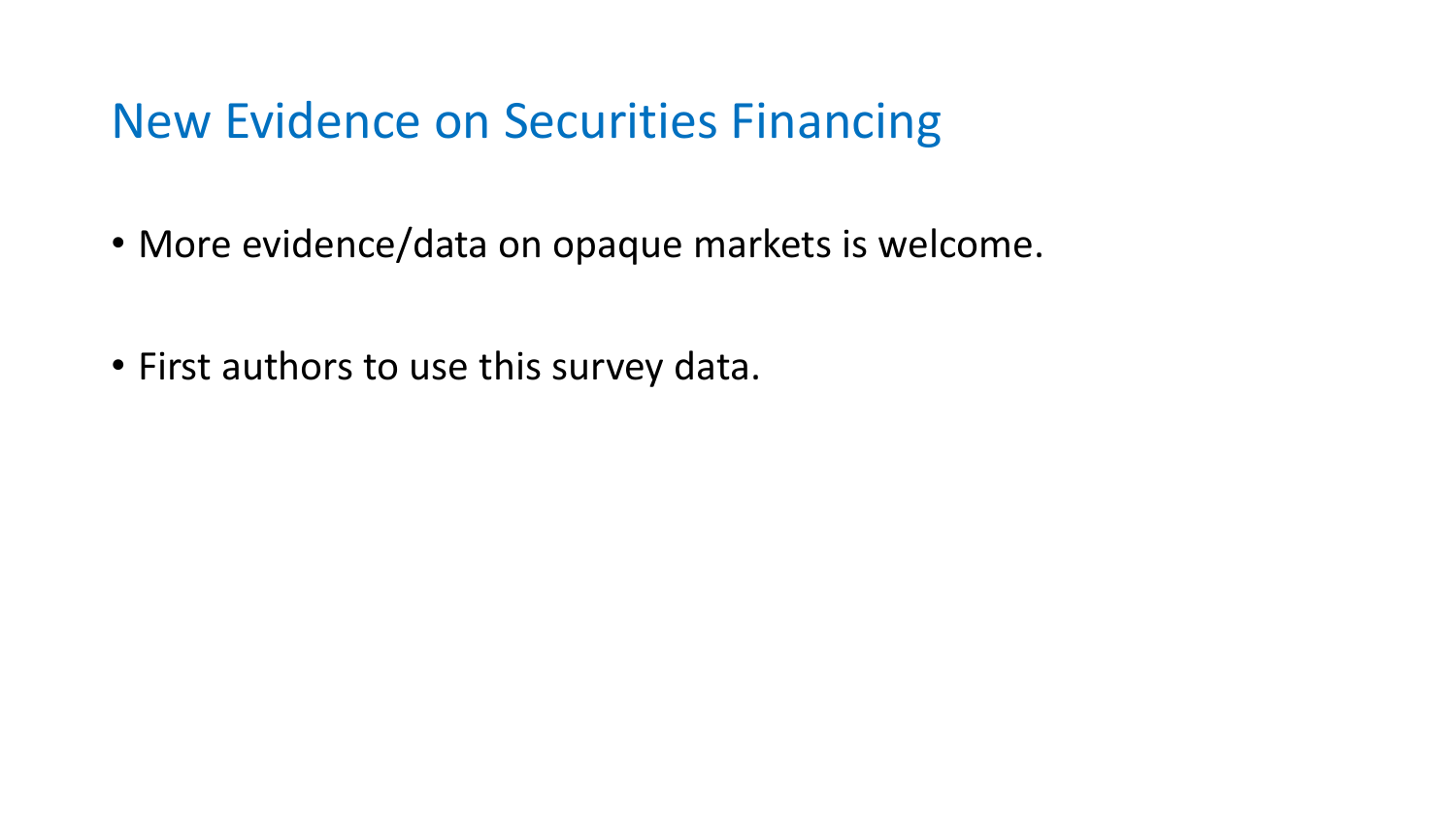### Data

- Analogous to Senior Loan Officer Opinion Survey—substitute dealer bank for commercial bank.
- Survey BDs about "lending to clients collateralized by securities".
- Quarterly data over 2010Q2-2017Q4.
- Seven asset classes: agency MBS, HY bonds, IG bonds, equities, ABS CMBS, RMBS.
- Ask about spread, haircut, maximum maturity, maximum amount.
- Average borrower and most-favored borrower.
- No info about identities of DBs.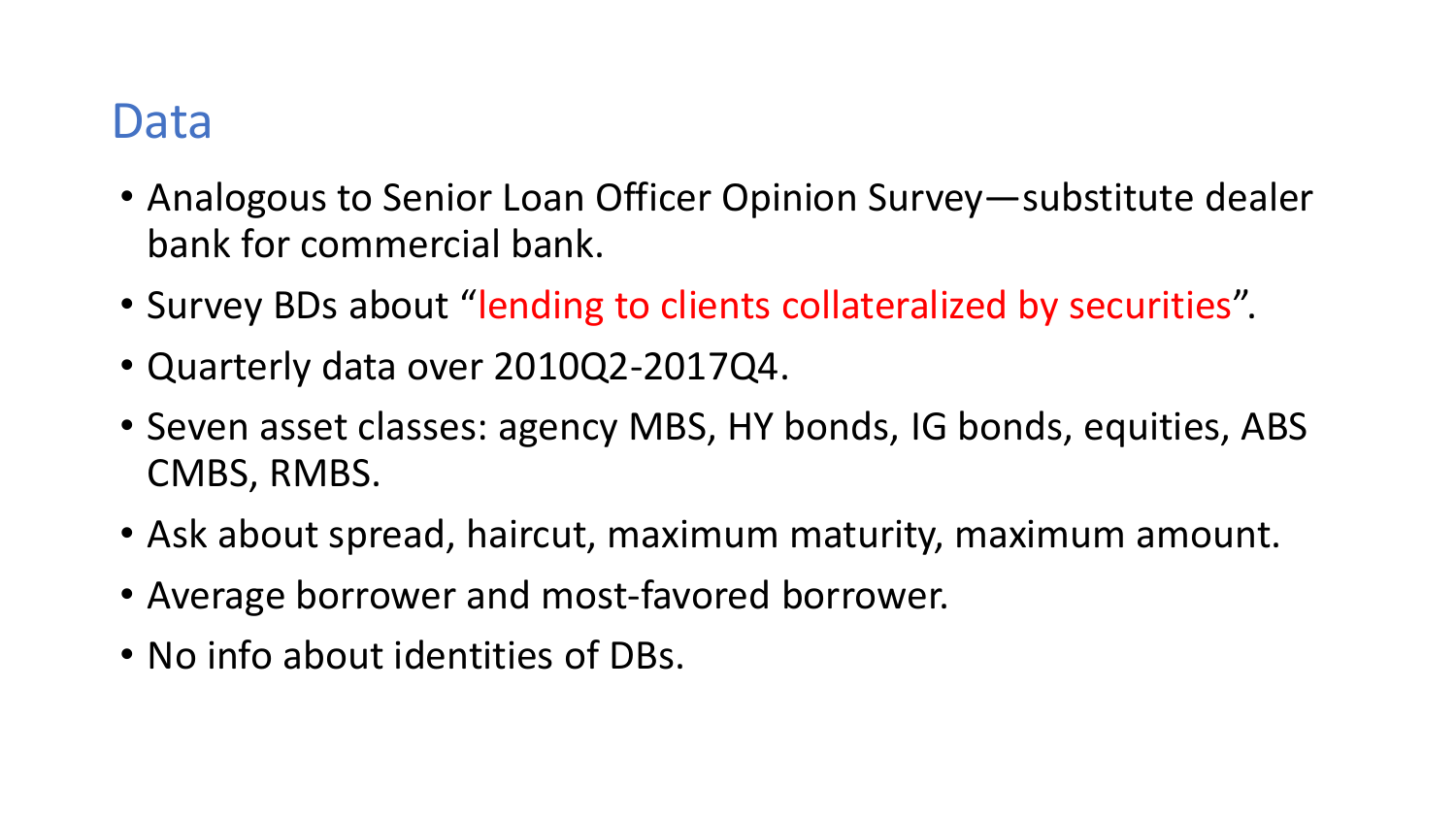### What moves lending terms? Some Candidates

- Returns and realized vol
- Issuance
- Trading volume
- Financing volume
- Fails to deliver
- Amihud liquidity
- Tri-party data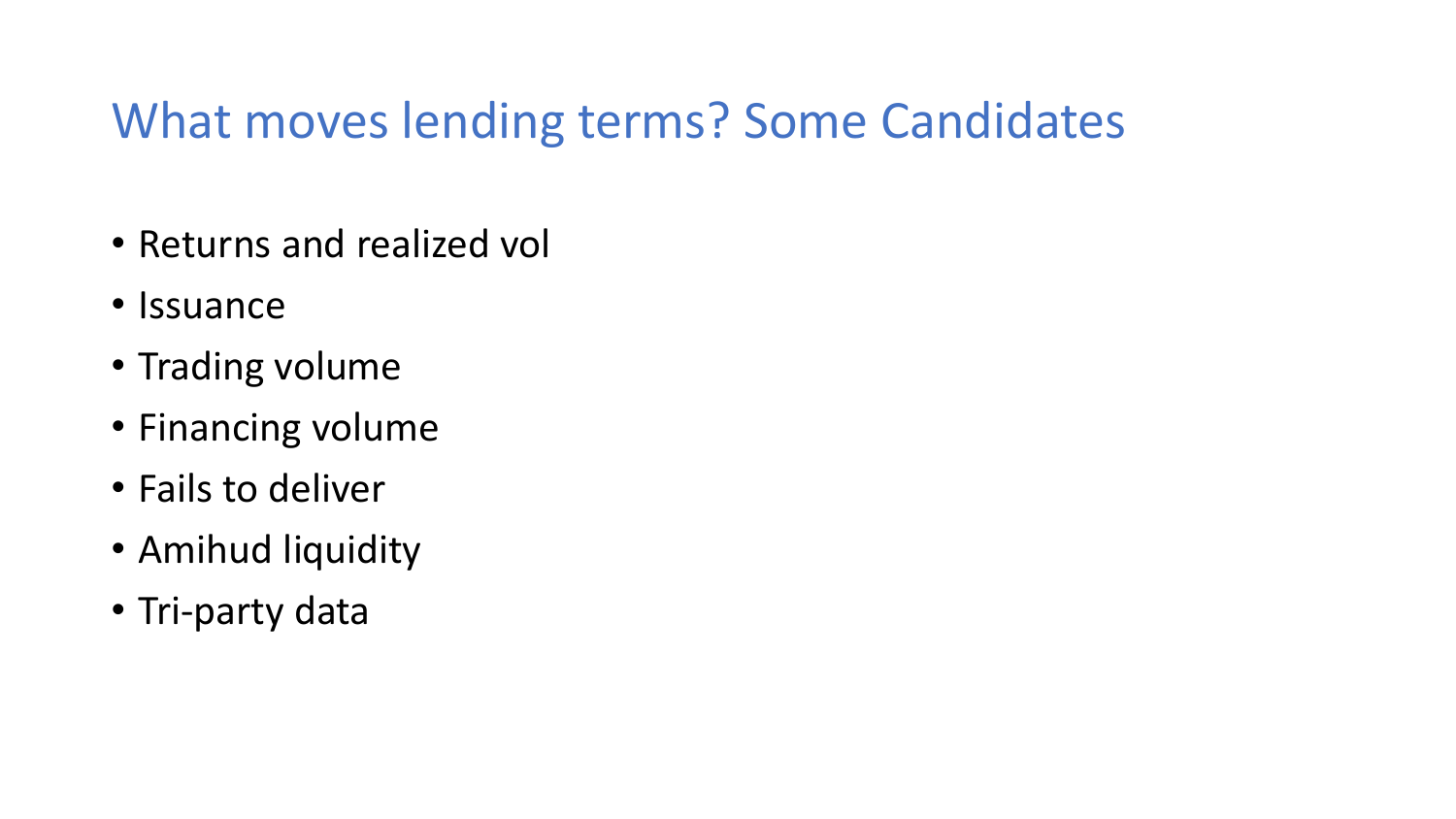

 $time t + 3m$ 

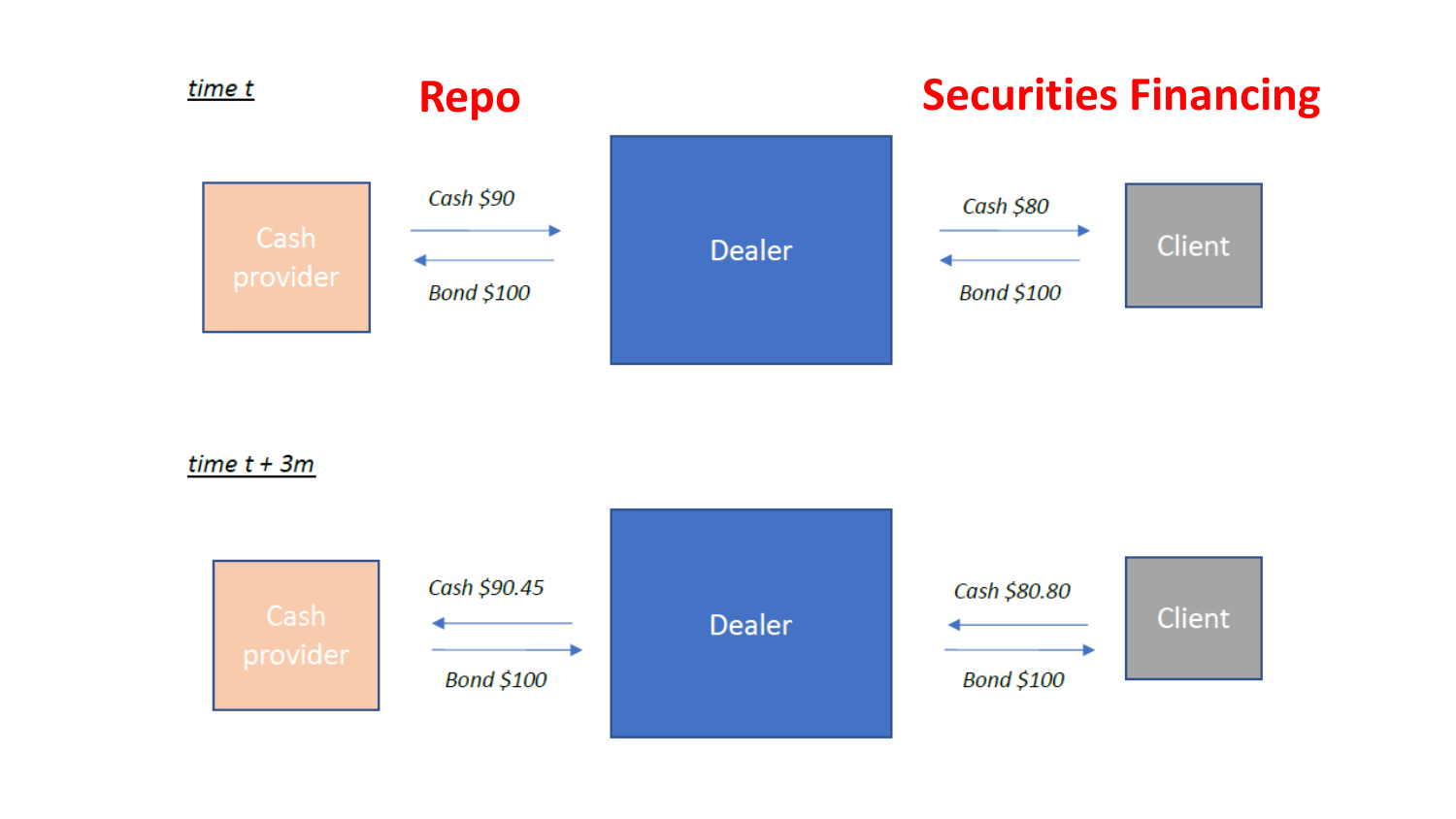#### Not About Repo

- Repo is how BDs finance themselves. Pick up the liquidity premium by producing private money.
- E.g., BDs pay, say 3% overnight and provide collateral; BD gets the return on the collateral, say 6%.
- Not clear how much matched book there really is.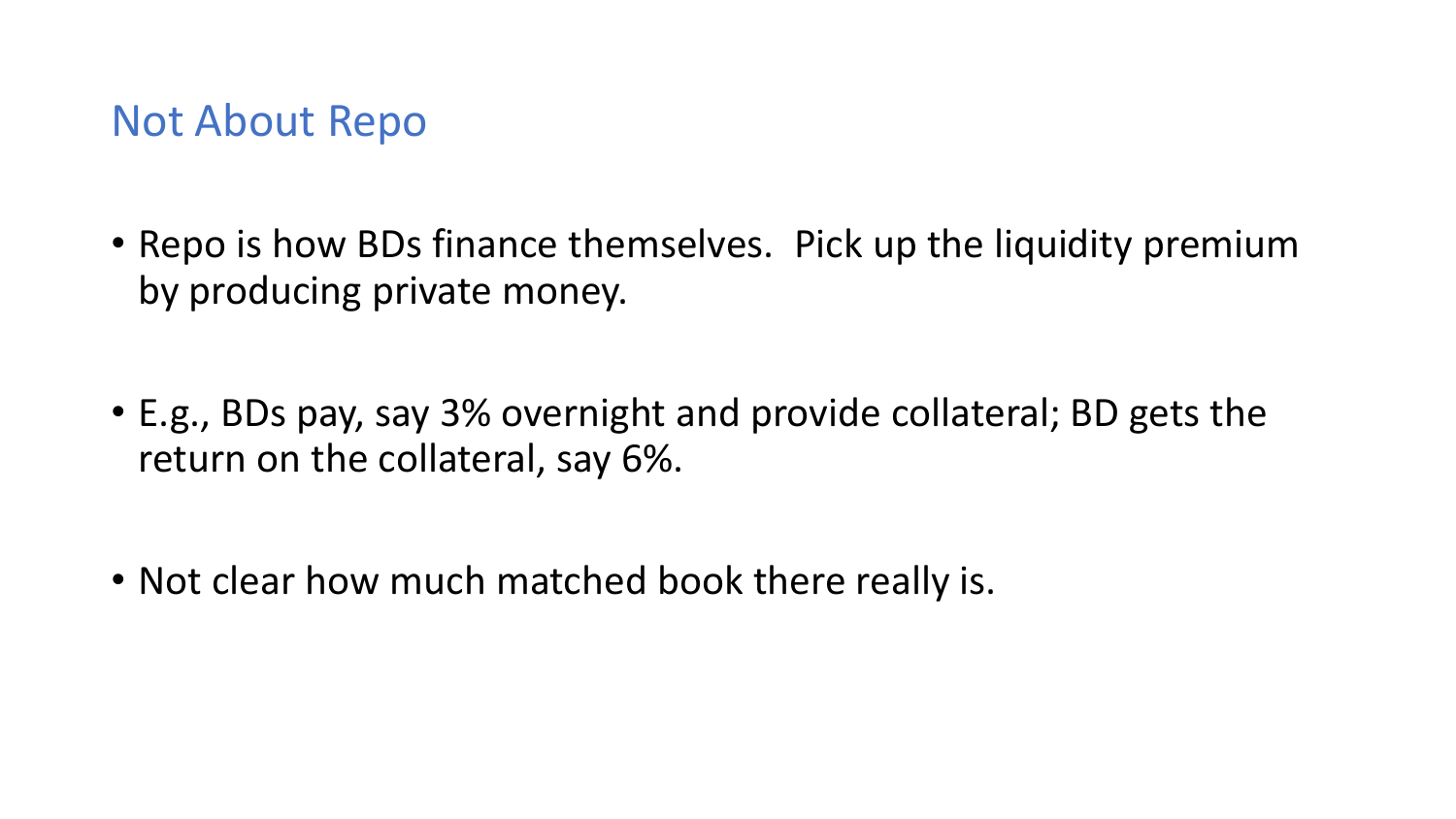### Result #1

• "... Dealers do not change securities-financing terms very frequently."

0.16 0.08 0.08 0.10 Ave. % dealers changing terms MF 0.14 0.08 0.09 0.11

- Haircuts designed to fully secure the loan, so nothing changes if the loan is then "riskless" in "normal" times.
- When do the changes happen? When market conditions change.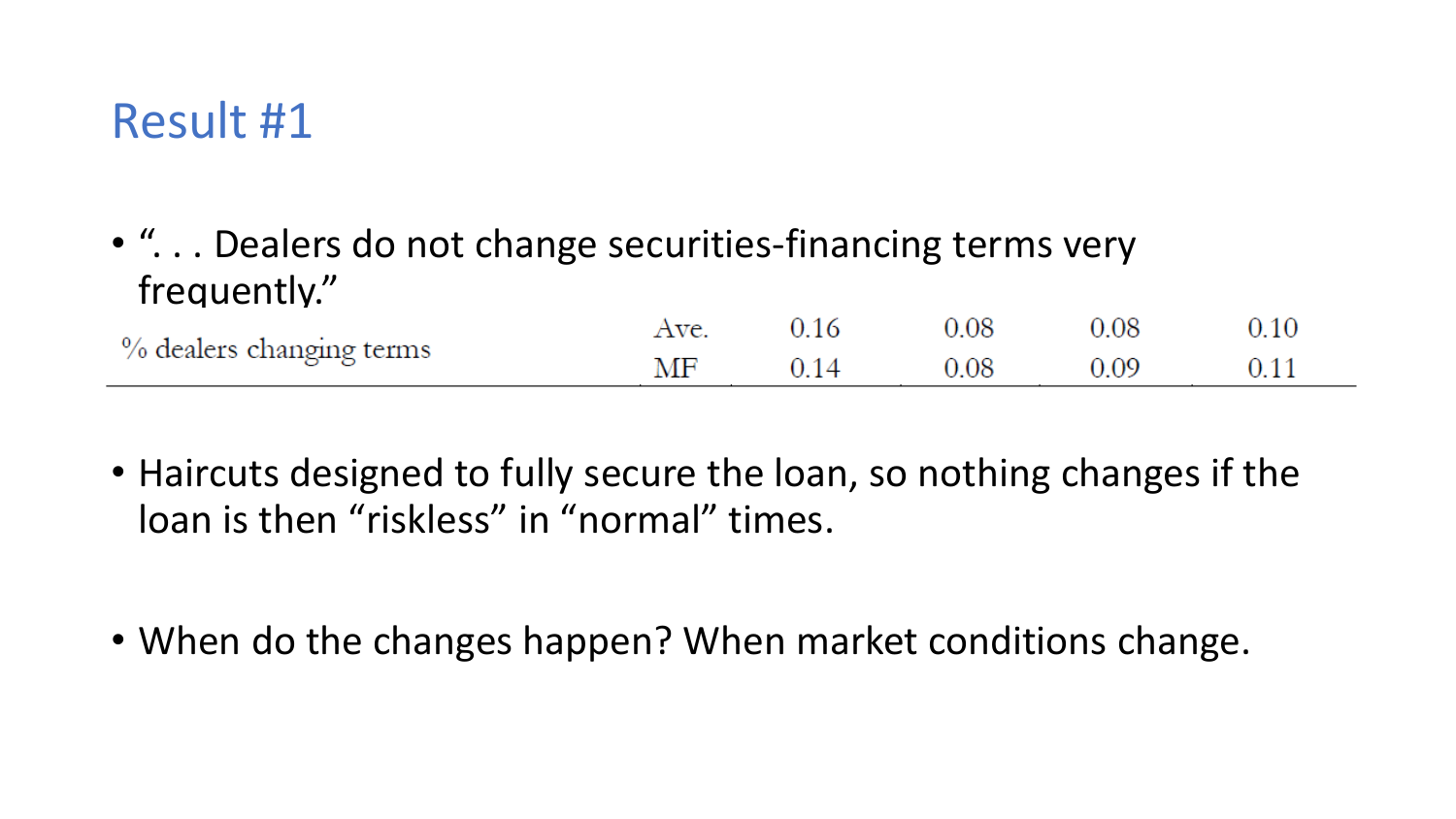

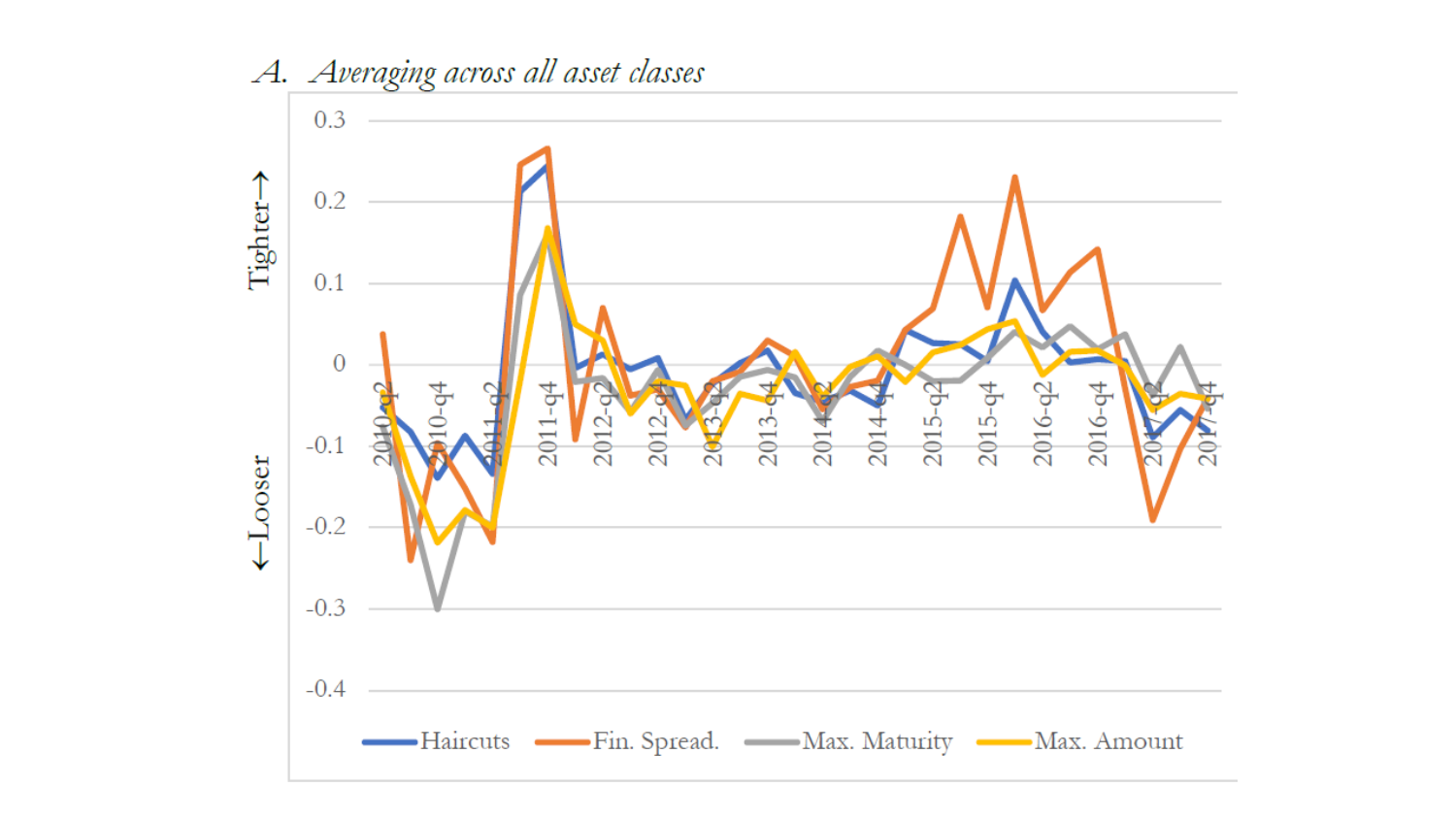

HEDGE FUNDS - AMERICAS JANUARY 11, 2012 / 11:45 AM / 7 YEARS AGO

## The great hedge fund humbling of 2011

Svea Herbst, Katya Wachtel

ý **8 MIN READ** 

f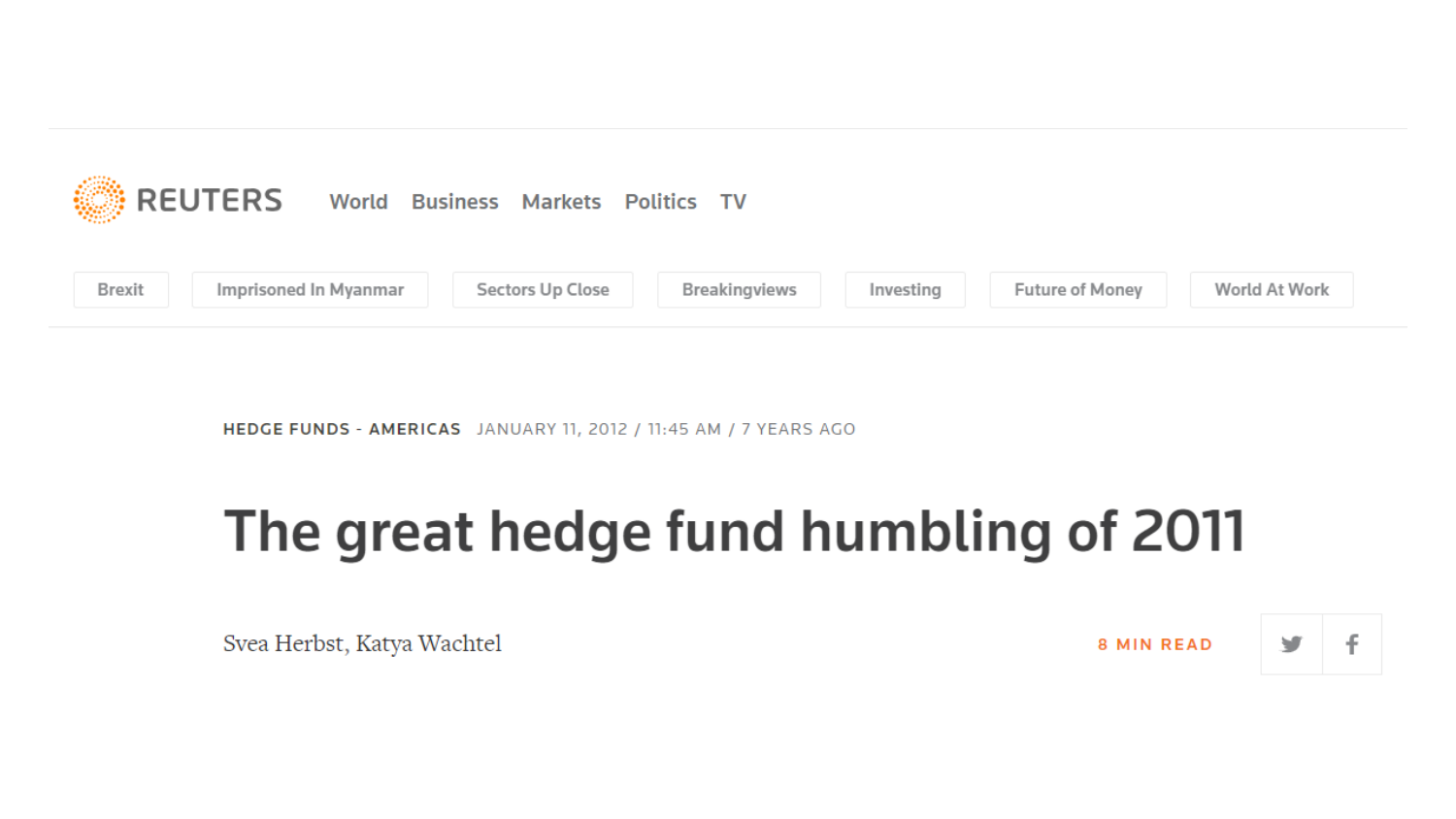# **2011: Disastrous Year For Mutual, Hedge Fund Managers**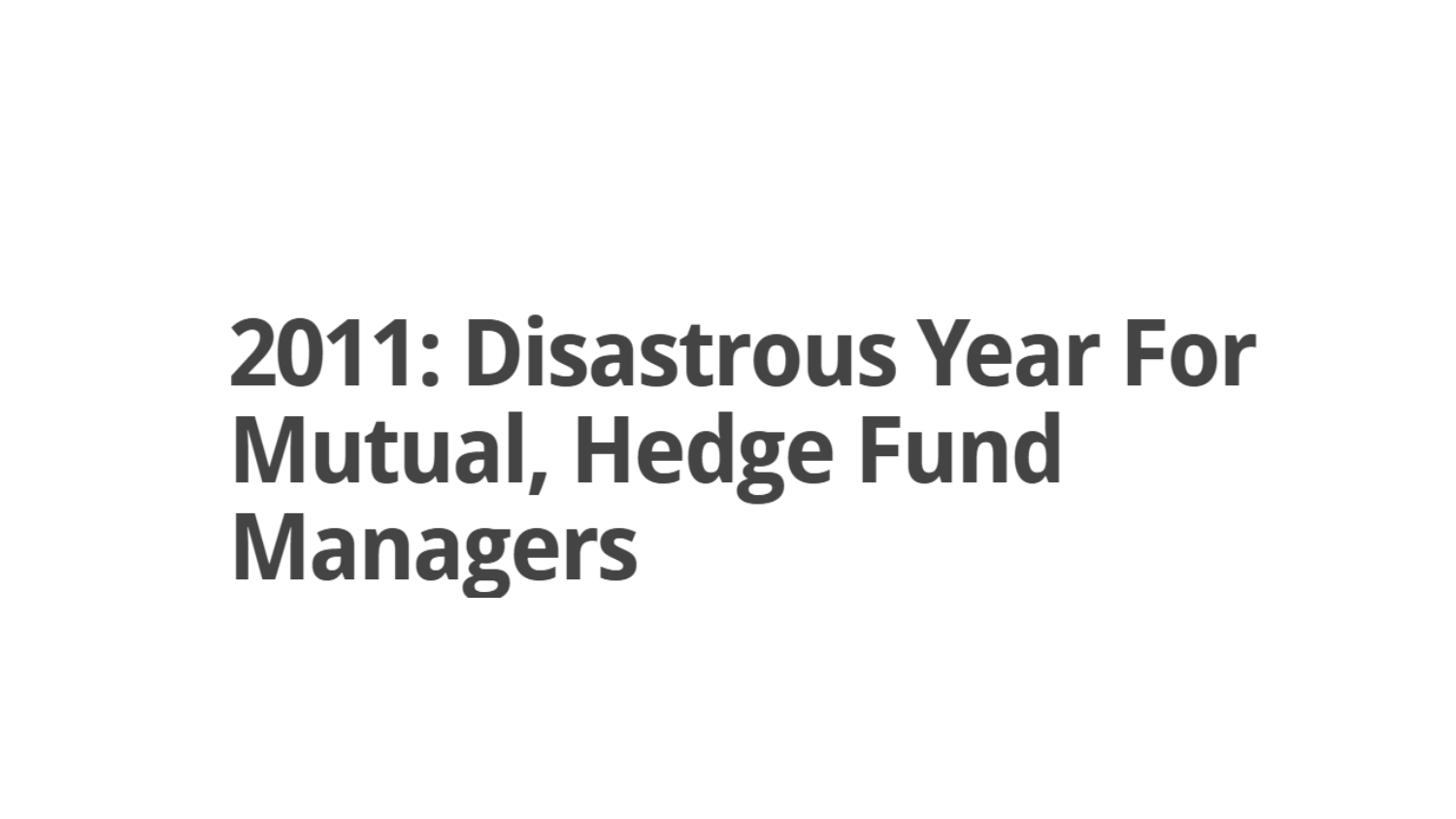

• "When terms do change . . . they all tend to change together."

• Change favorably or unfavorably? Mostly tighter over sample period.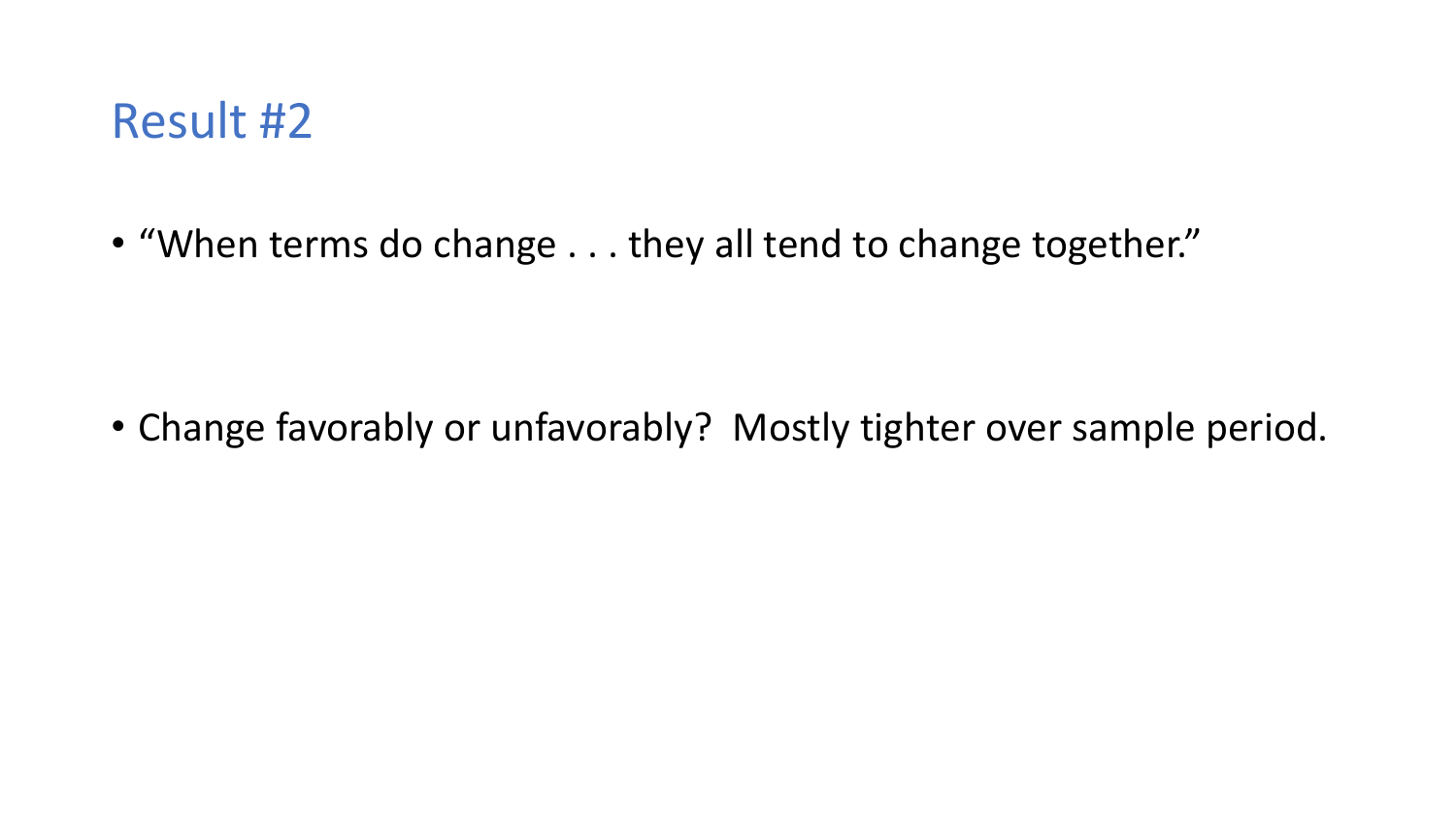

- "... The single factor that emerges as most important is the liquidity of the underlying markets."
- Aside from the Amihud measure, not clear what "liquidity" is here.
- Changes in issuance?, TED spread?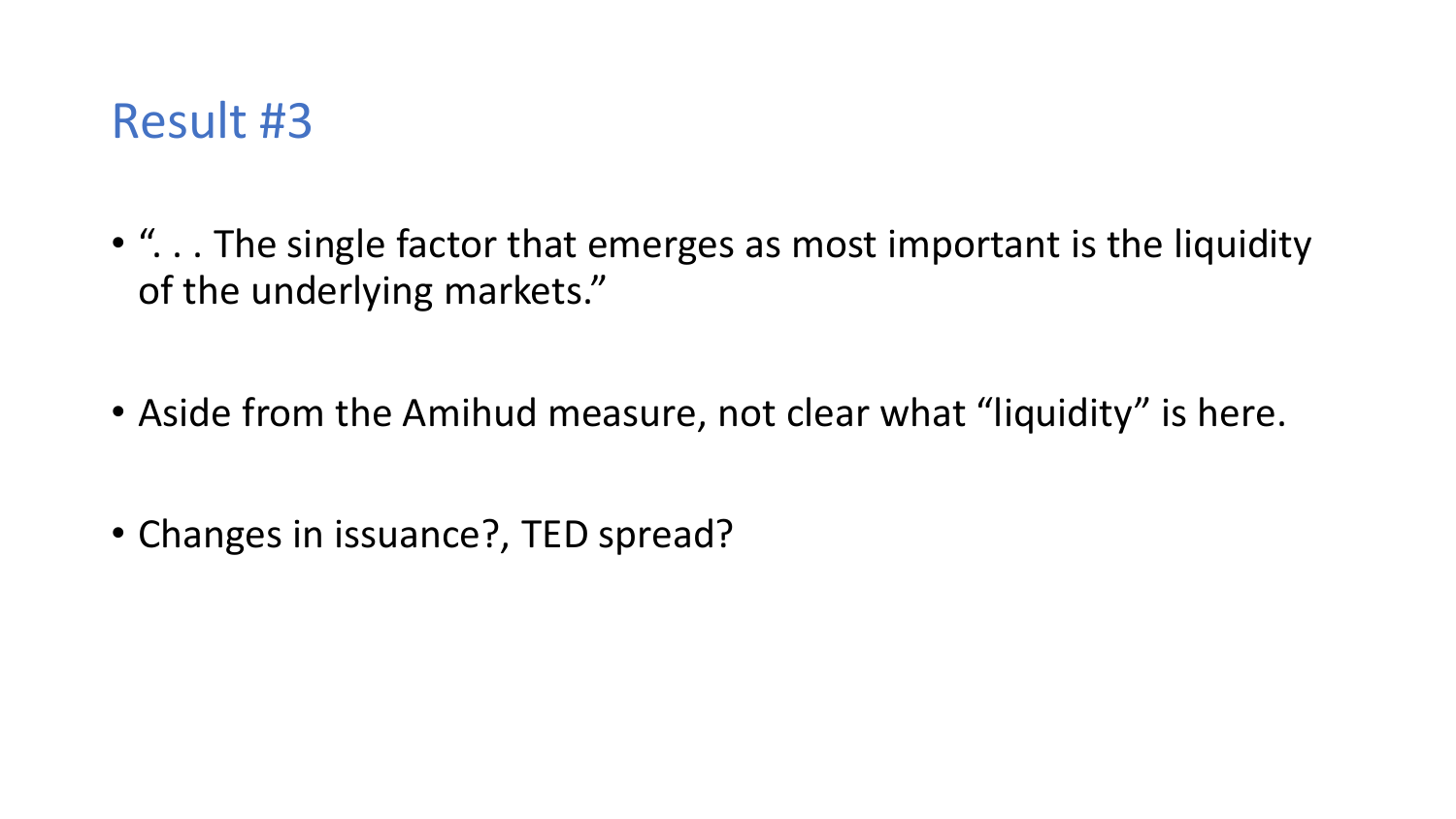### Result #4

- "For all counterparties, 'competition' is the most frequently cited reason for changing terms."
- "Apart from that, dealers generally cite 'liquidity' . . . "
- "Competition"---but BDs do not change the terms often, so who is the competition?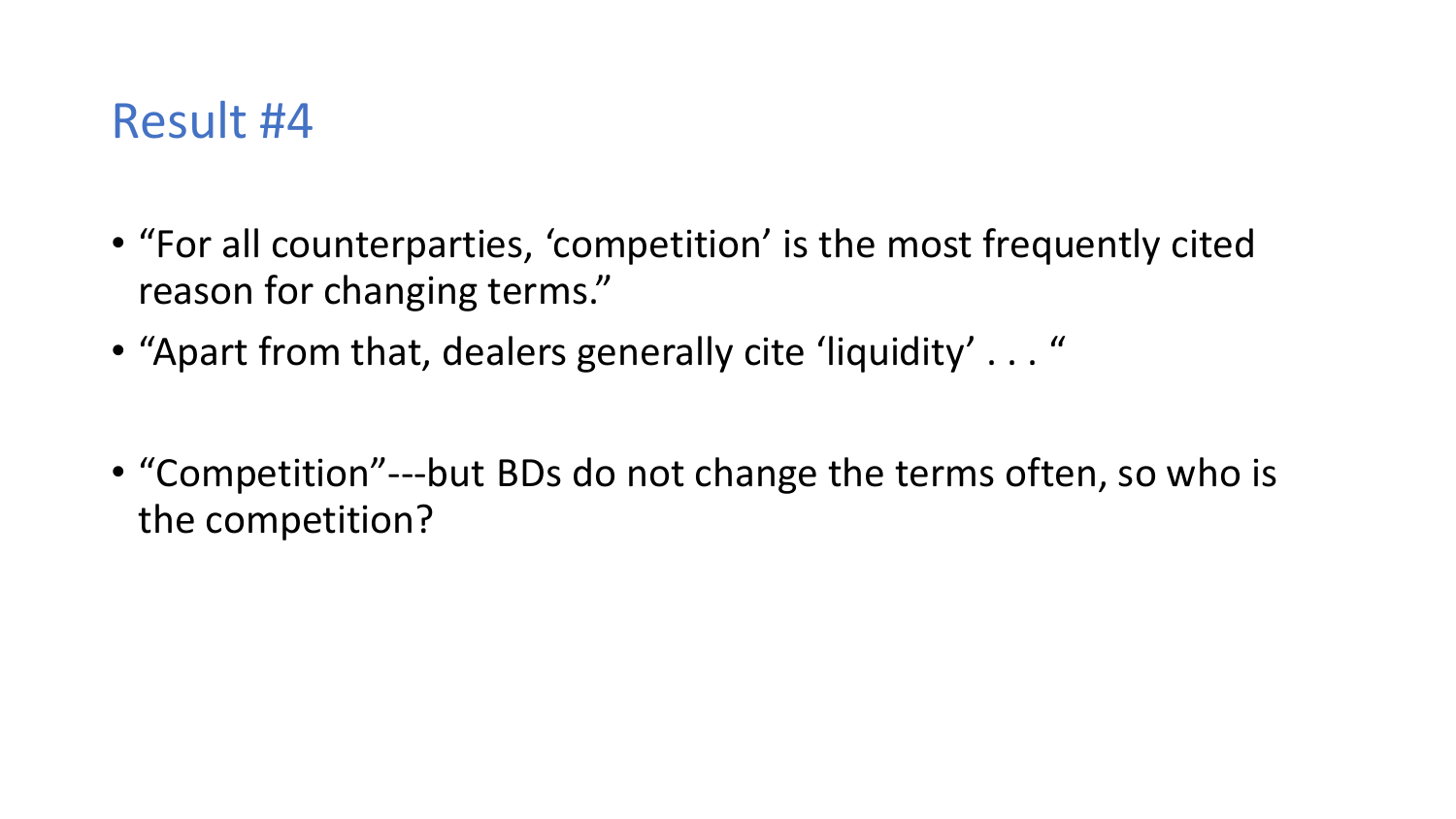## What's going on?

- Who are the agents borrowing \$\$ and providing collateral? Hedge funds who want leverage.
- But BDs also need collateral. They source collateral from these agents.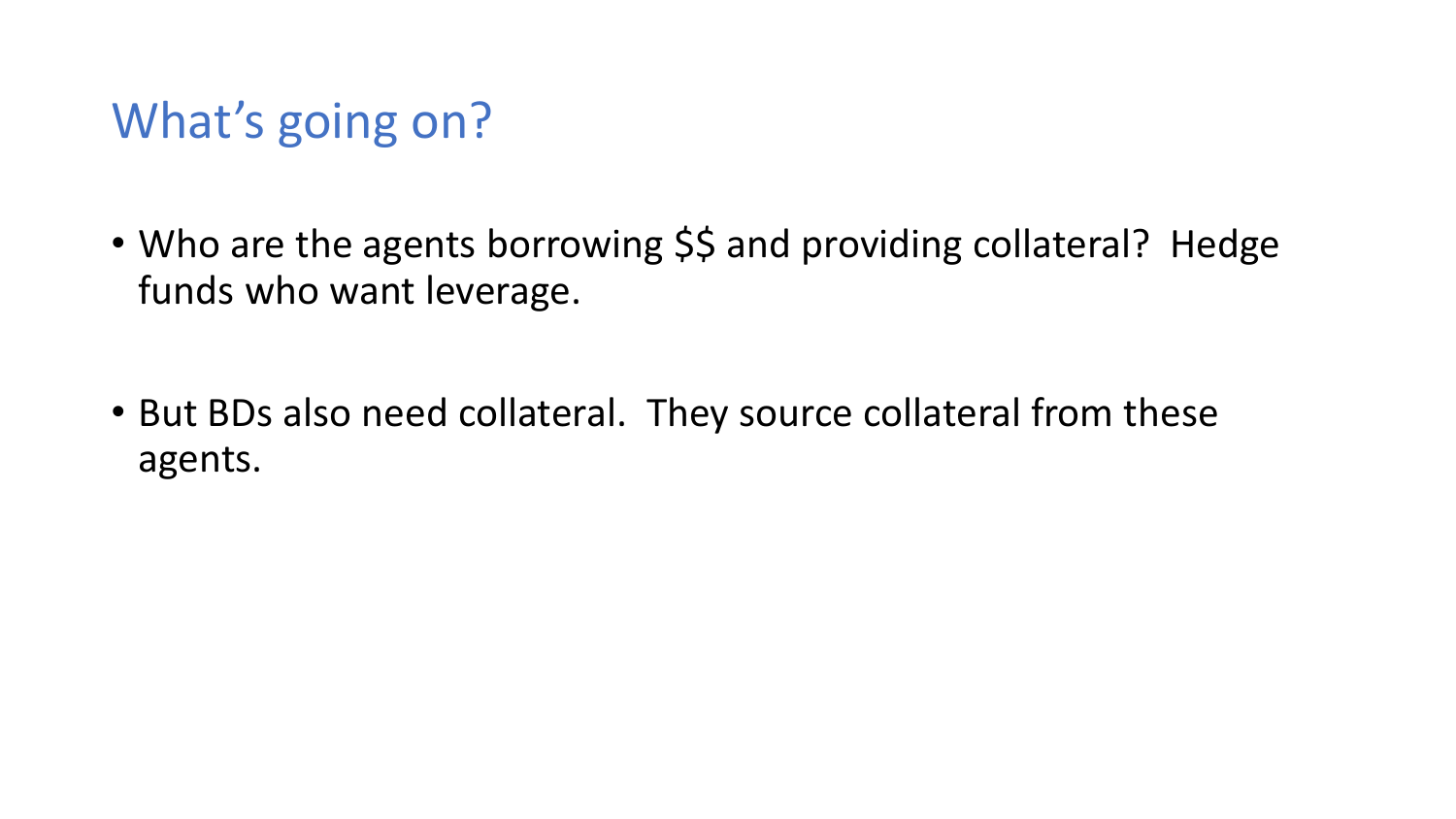### The Collateral Market

- If the demand for repo goes up, more collateral must be sourced: terms change.
- Collateral more valuable when it is scarce, reflected in convenience yields.
- Convenience yields related to outstanding amounts.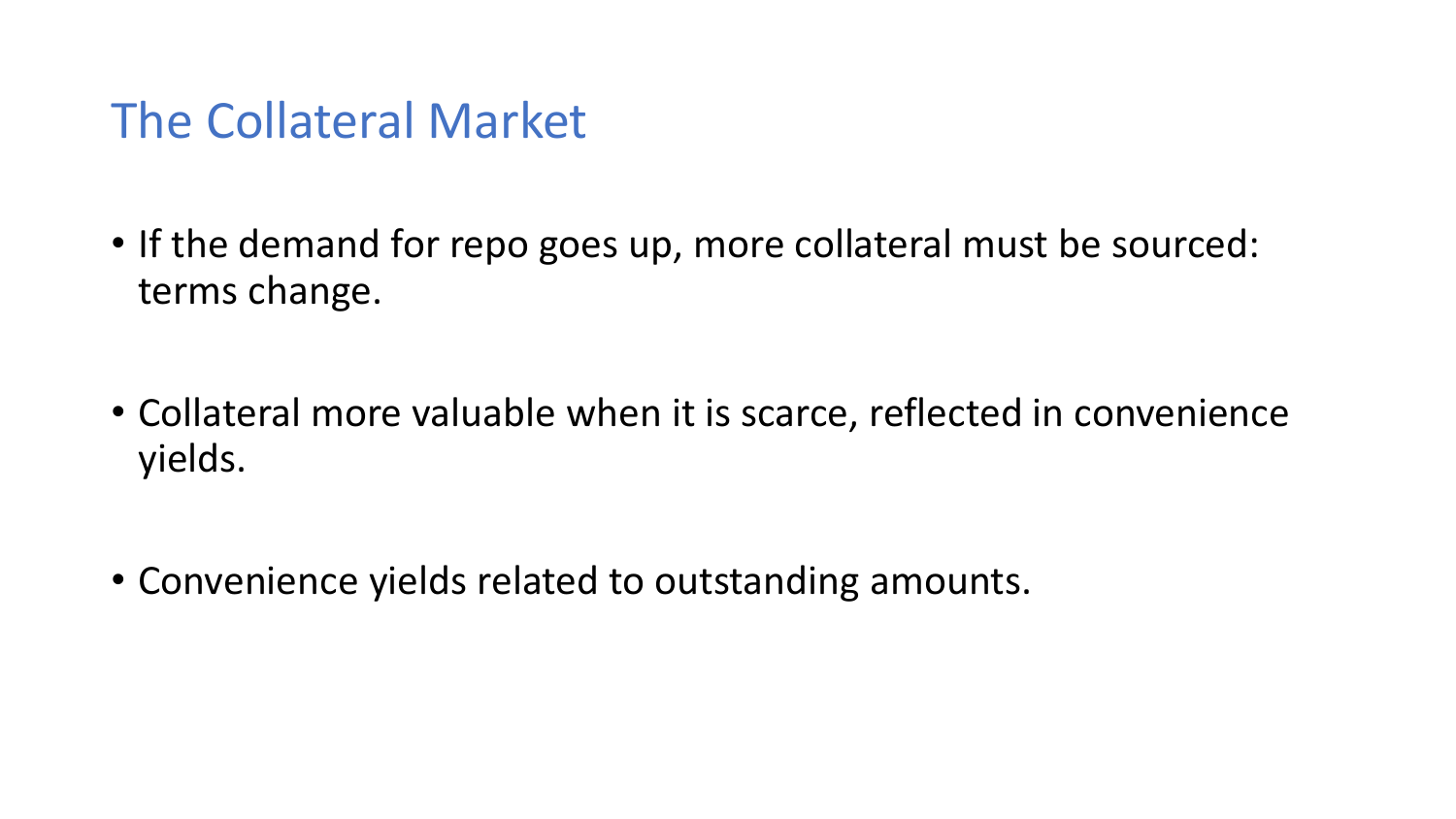

 $time t + 3m$